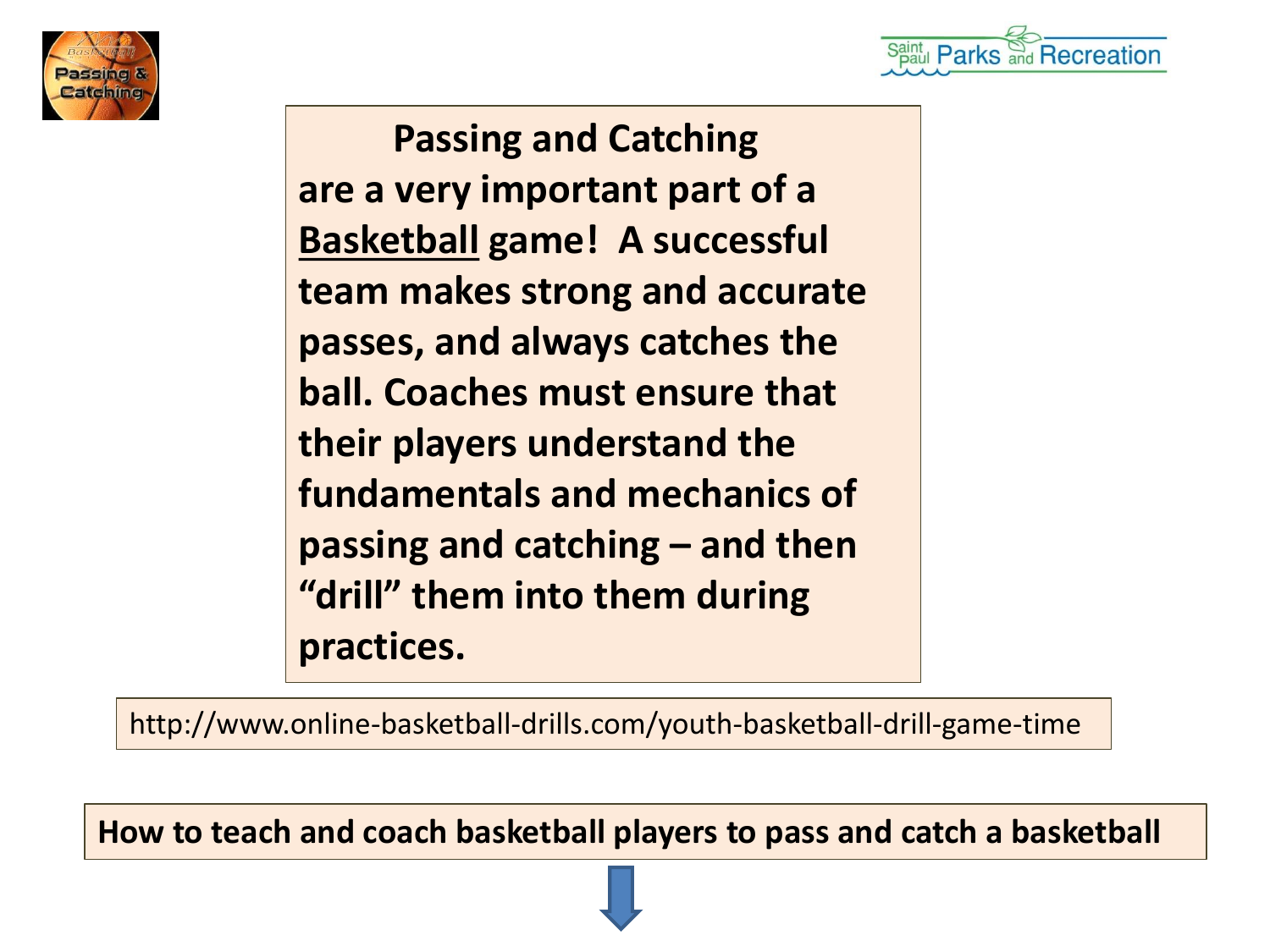



## **Catching the Ball**

A pass is only good if it can be caught. Therefore, your players should always be ready to catch the ball. They need to anticipate both when and where the pass will be thrown. In order to catch the ball they should: Get as open as possible and present a good target to the passer. To receive the ball:

Keep hands out from the chest.

Keep fingers pointed up and spread comfortably, with the thumbs almost touching each other. This position enables them to immediately get a good hold on the ball.

Between the passer and the receiver there is an unspoken signal to pass the ball: the raised and open hands of the receiver. This tells the passer, "I'm open! Give me the ball!

Not every pass will be perfect. They must be ready to move from side to side for a poorly thrown or deflected pass.

Keep eyes on the ball from the time it leaves the passer's hands until they actually touch the ball. Taking eyes off the ball for only a split-second can cause a fumbled pass.

Step toward the ball as it comes with arms out to decrease the length of the pass. Also, this prevents the defense from stepping in front and stealing the ball.

After the ball hits their fingers, bend elbows slightly and bring the ball in toward their chest. This cushions the impact of the pass and gives better control of the ball.

Now, that they have the ball at chest level, they are in a position to pass or shoot quickly.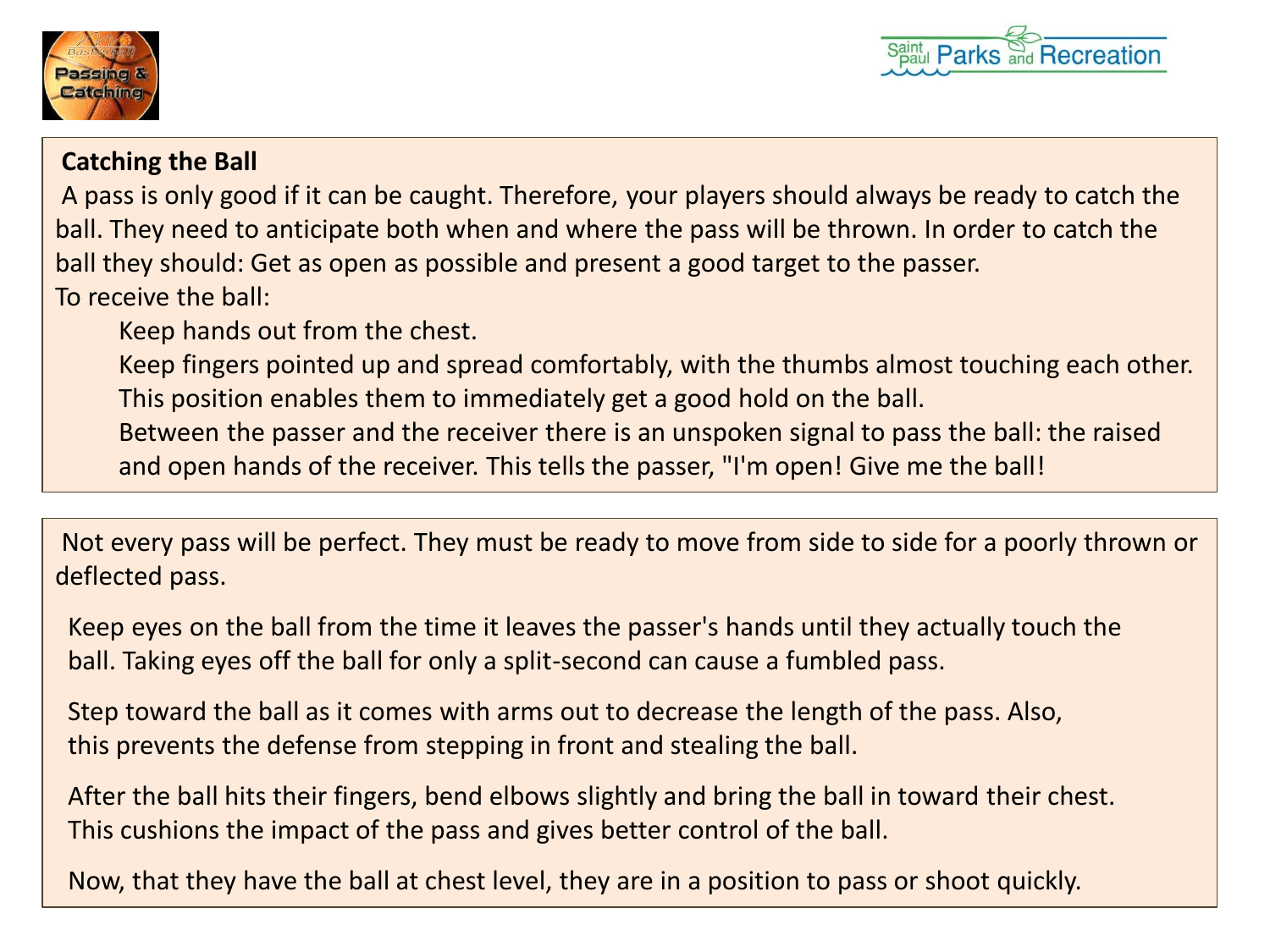



**a)** The receiver must be ready to catch the ball by showing a "target" (have their hands up and ready to receive the ball at all times).





**b)** Players should not let the ball hit their body, they must always catch the ball with their hands.

**c)** Players must "look the ball" into their hands each and every time they catch the ball. The younger players tend to turn their heads when they are about to receive the pass.

**d)** When catching the ball a player must firmly grab and hold the ball – be strong when holding the basketball.

**e)** Players should "step" towards the ball to catch it (never step backwards). Meet the pass, come to the pass, step to the pass!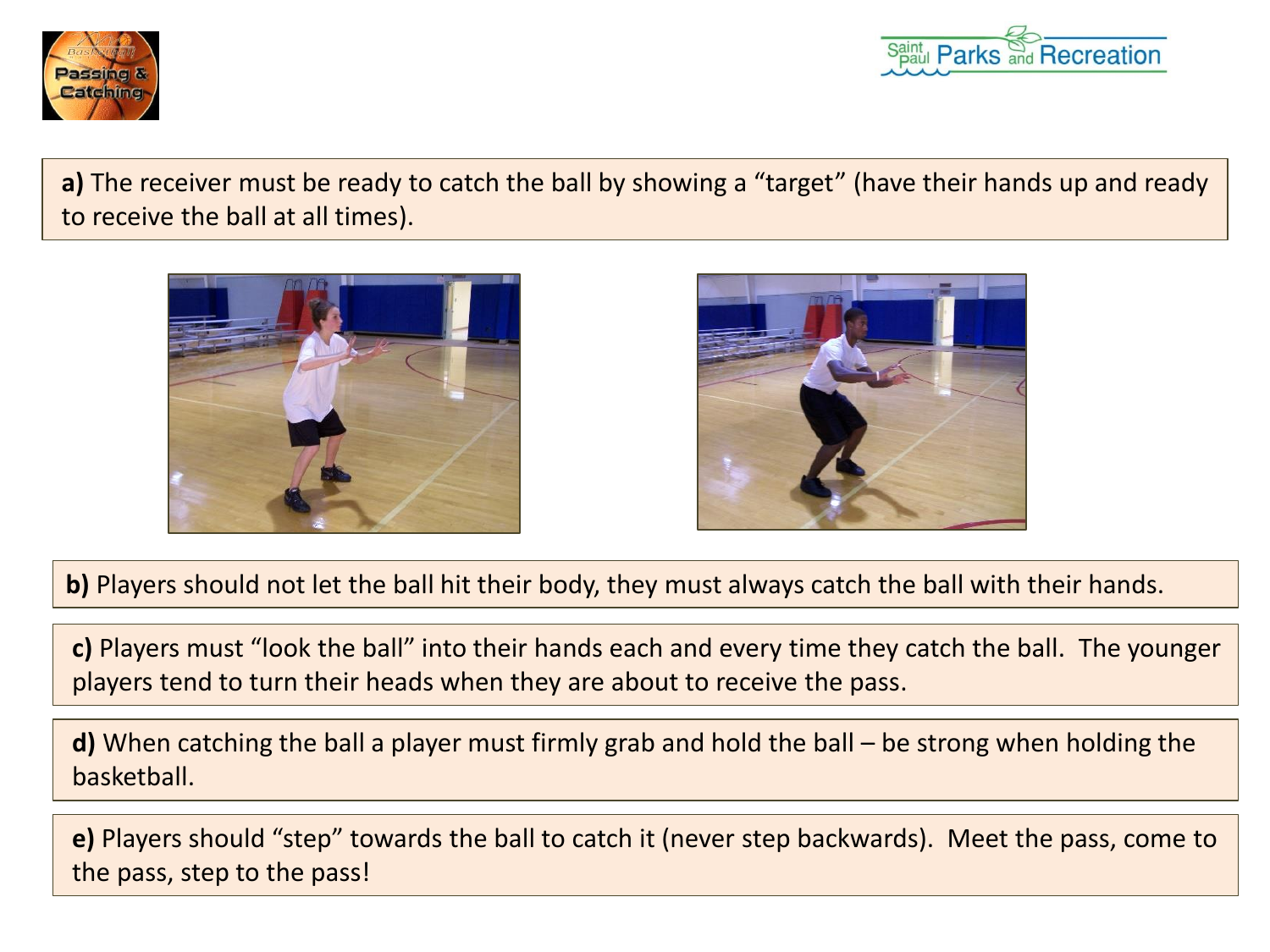

 **Passing Sets Up Winning Shots** Passing is the quickest and most effective way to get the ball from player to player and move it around the court. The more passes that are made by the offense, the more you will challenge the defense. It keeps them scrambling, frustrated, and tired. The perfect end result of a series of well-executed passes will be to an open man close to the basket. He can take the ball and easily score.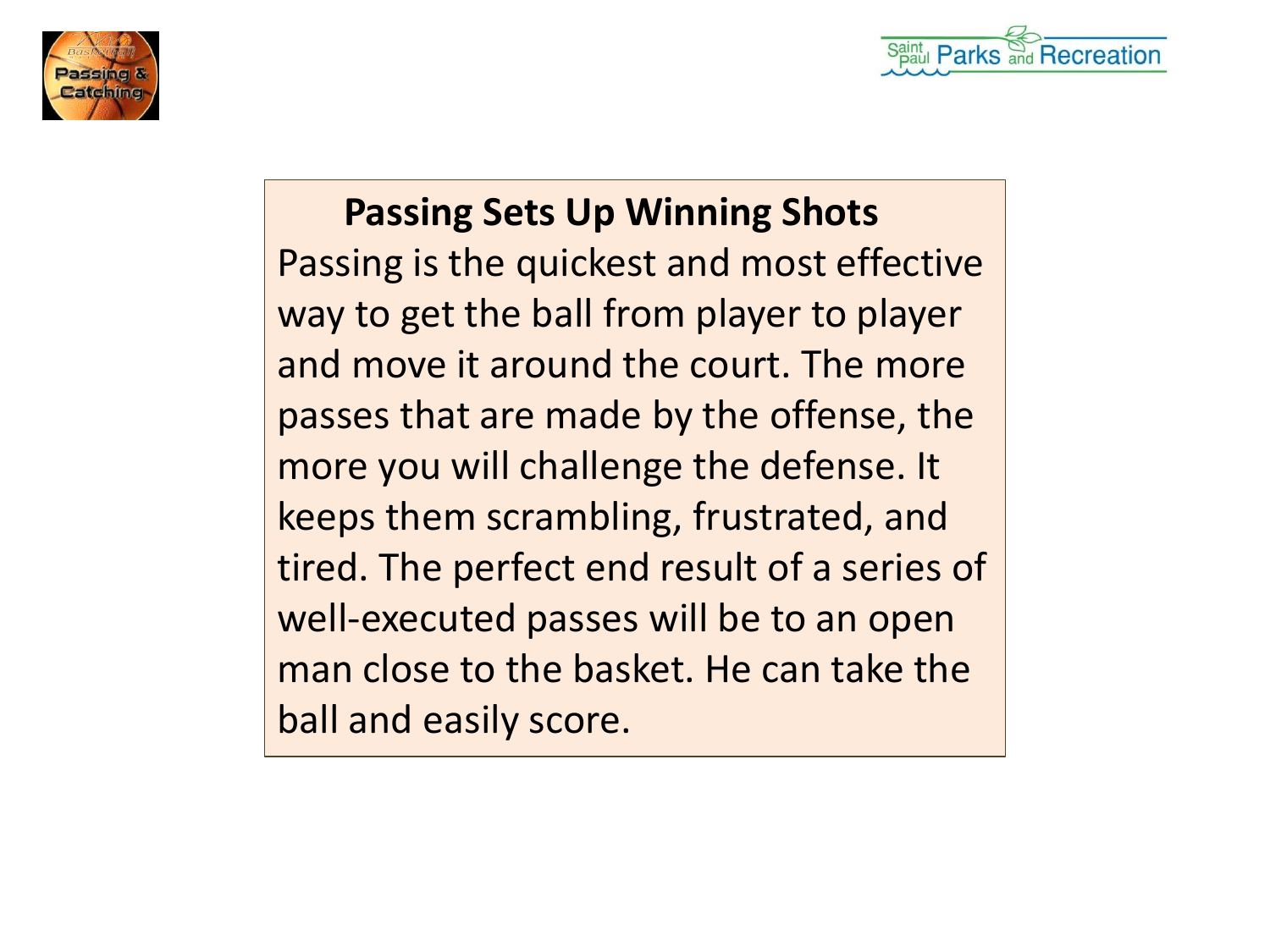



**The Five Passing Lanes** Each game situation presents the possibility for one perfect pass. Imagine yourself faced by a defender crouched over in good defensive position. What you should now see is not just this player, but actually, five possible passing lanes. These five lanes are: 1.Over the top of the defender's head. 2.Near the left side of his head. 3.Near the right side of his head. 4.Near his right leg. 5.Near his left leg.

If you are well guarded by your man you won't be able to pass the ball immediately where you want to. In cases like this, fake with the ball. Fake with your body; or, fake with your body and the ball. Once the defender goes for the fake, pass through one of the five lanes.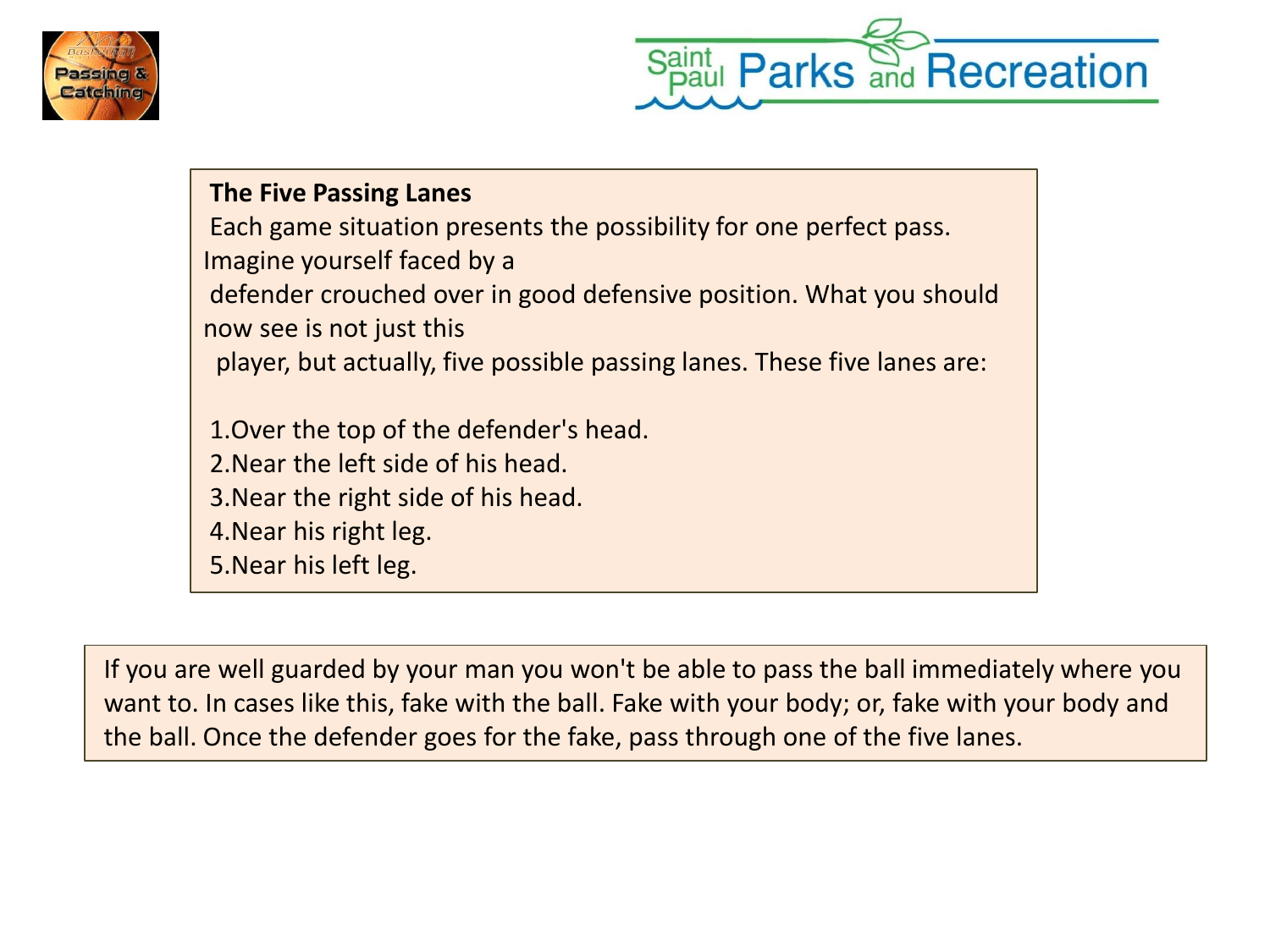



# **[Princ](http://www.google.com/url?sa=i&rct=j&q=&esrc=s&frm=1&source=images&cd=&cad=rja&docid=wshUi2Xqp0NV6M&tbnid=ZKAG0gtrL-ZH_M:&ved=0CAUQjRw&url=http://avcssbasketball.com/basics-passing-catching-basketball/&ei=_LCDUvSiMoz_yQHqkICwDw&bvm=bv.56343320,d.aWc&psig=AFQjCNHSS3wZjX5irhmp_QWprn0a6zyqqg&ust=1384448574234371)iples of Passing the Basketball:**

**Passing the basketball is an "offensive" skill that requires lots of practice. Ensure that the players practice proper passing techniques / mechanics at all times.**

**a)** Players should try to make the "shortest" pass, usually a coach will refer to this as "make the easiest" pass. The longer passes are not as accurate and tend to get "stolen" by the defense.

**b)** Players should pass the ball to the "receivers" hands (the target).

**c)** Teach your players to pass with their thumbs starting behind the ball and ending with their thumbs pointing downwards.

**d)** Players should always make "strong" passes, "soft" passes will get stolen or deflected by the defense.

**e)** When passing the ball, the pass should be thrown to the "opposite" side of the receivers defender (don't make it easy for the defender to steal the pass).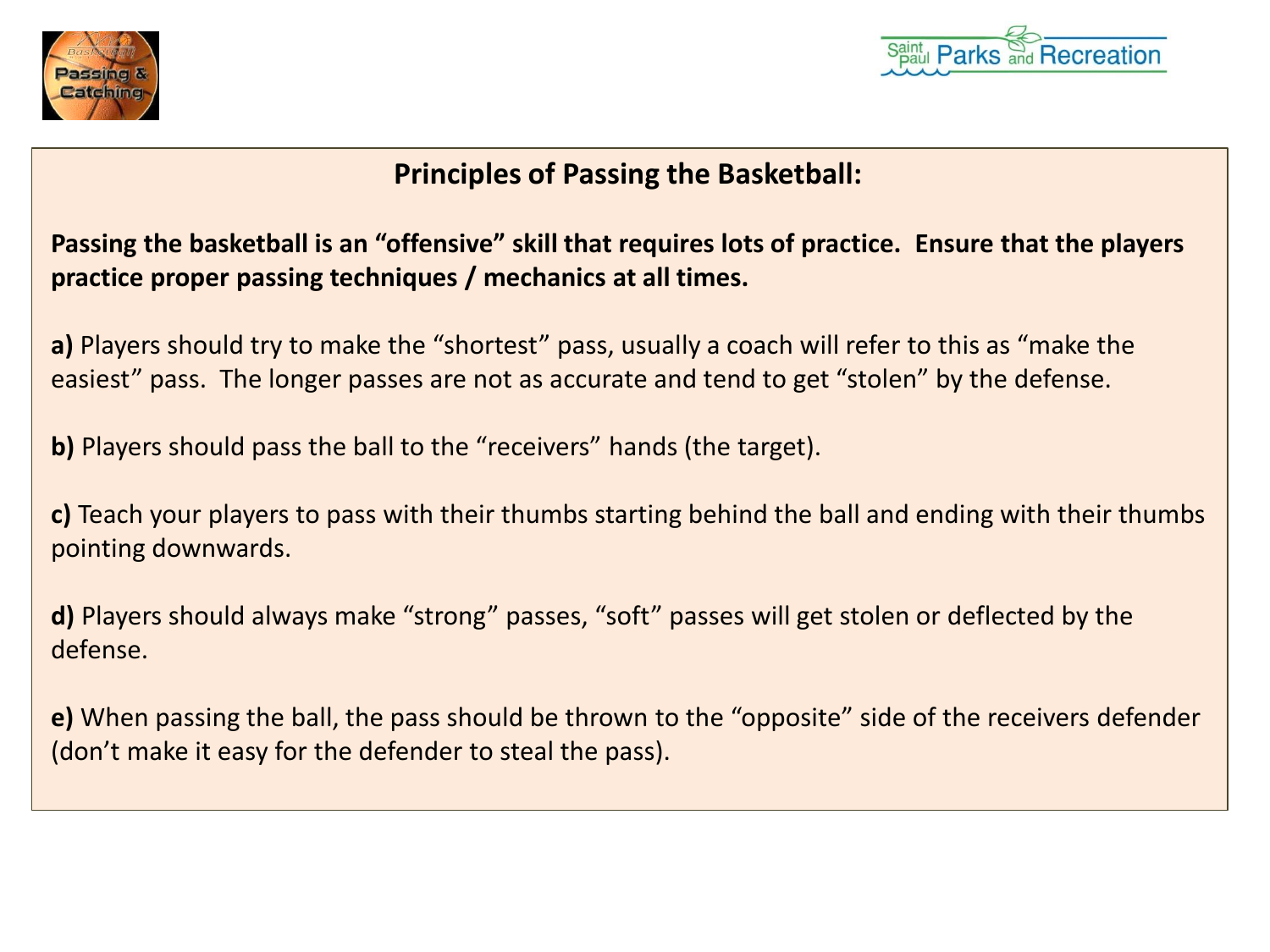



# **Passing Mechanics:**

Teach your players to pass with their thumbs starting behind the ball and ending with their thumbs pointing downwards – see pictures below. This is a very basic, but important skill to learn, coaches need to just "drill" it into your players until they are comfortable with it.









**Notice how the thumbs are pointing downward after the ball is passed.**

**Player has a firm grip on the ball and is ready to pass the ball…**

**Player steps towards the teammate they are passing to…** **Thumbs are downward after the ball is released…**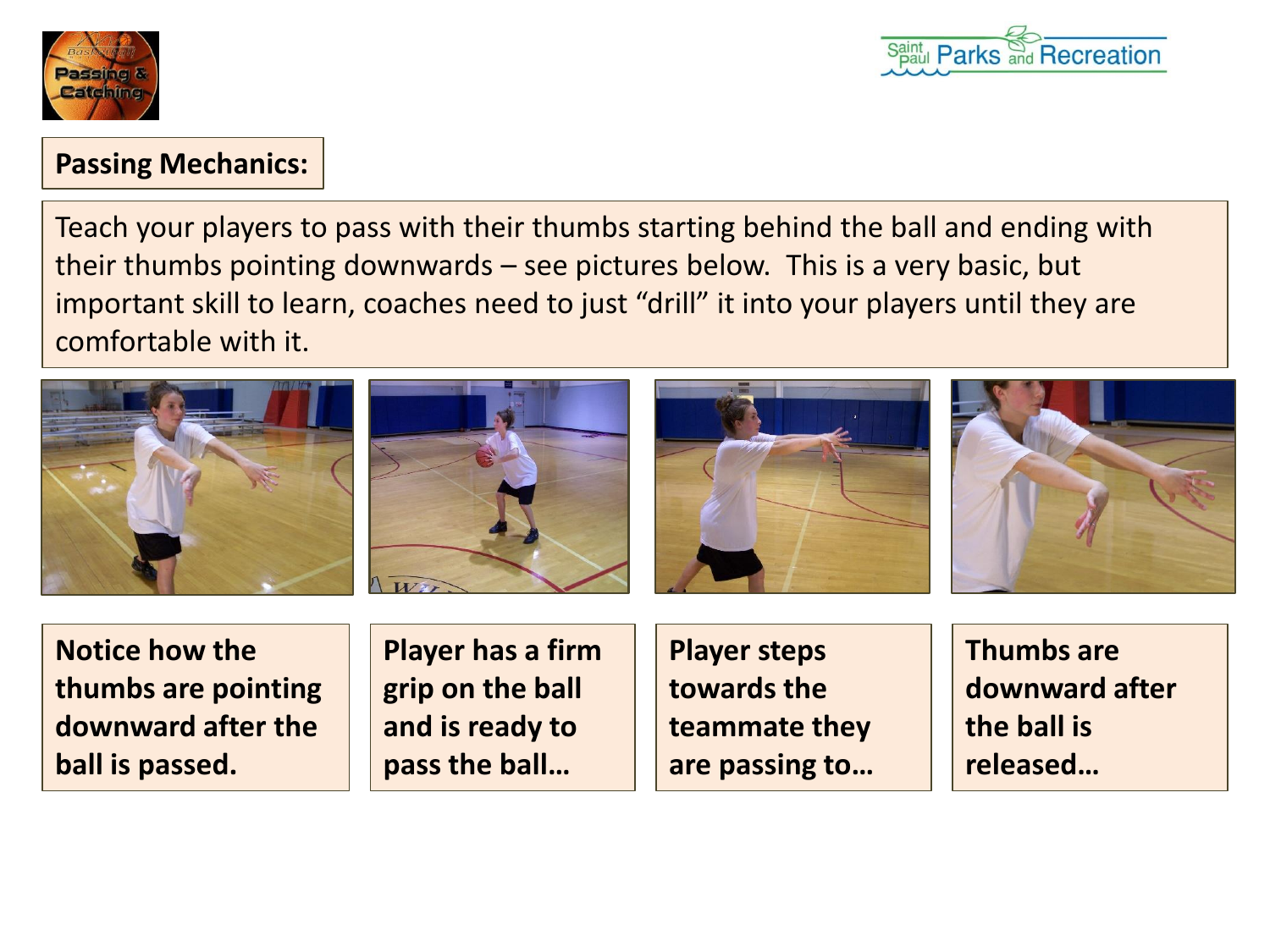



### **The Two-Handed Chest Pass**

The chest pass is the most common pass they will throw in a game when there isn't a defensive player between them and a teammate. To execute this pass, start with the ball held in two hands chest- high and close to the body. Elbows should be tucked in and fingers spread around the ball with thumbs up. Don't spread your fingers out too far because this positioning will prevent you from making a quick pass. As they hold the ball, wrists should be pointed upward. Holding them downward will force them, first, to turn them up before the pass. This is an unnecessary extra movement that only delays the pass. When they are about to make the pass, step in the direction of their pass. Moving like this gives body balance and gives the pass more power and speed. Don't overextend the step, because this tends to take away some balance.

As their arms stretch out to their full length, rotate elbows and wrists outward so that the hands end up in a thumbs- downward, palms-out position. Release the ball with a snap of your wrist. Spin the ball with the index fingers, middle fingers, and thumbs as it leaves the hands. This spin on the ball causes it to travel in a straighter line. This type of pass is easier to catch than a "flat spinless" pass.

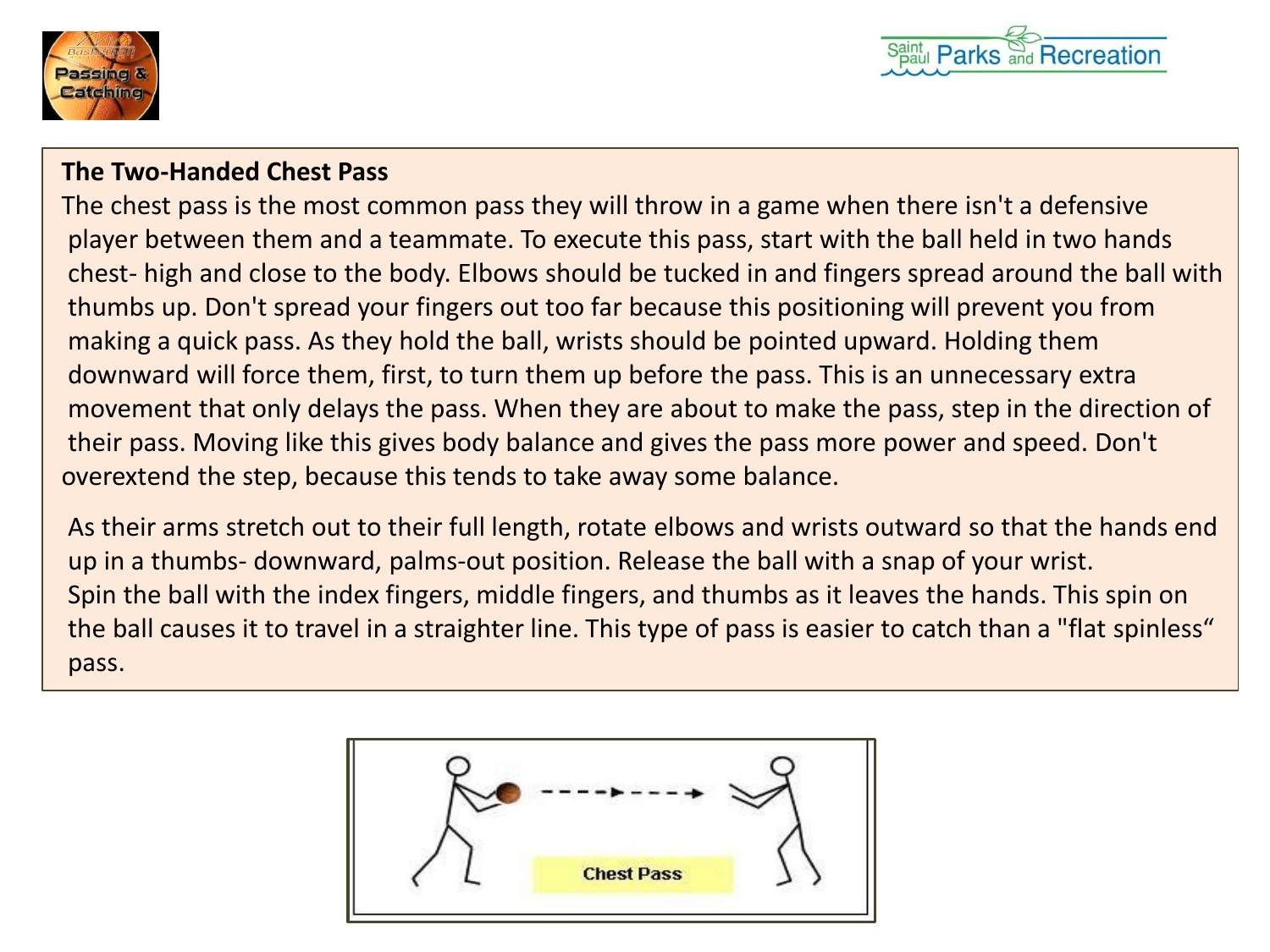



### **The Two-Handed Bounce Pass**

The basic mechanics of the bounce pass are the same as those of the chest pass; however, the game situation for each of the passes are different. A bounce pass is a good one to use on a backdoor play. It is also the pass to use when passing to a teammate, guarded from behind in the low post, or in other situations when a defender is between the passer and the receiver. Starting with the same position as the two-handed chest pass, take a strong step in the direction of the receiver. Quickly extend the arms and palms outward. Backspin is put on the ball as it go from thumbs up to a thumbs down release position. This backspin makes the ball easier to catch. The ball must hit the floor at least three-quarters of the distance to your receiver. It should come up to him/her at the thighs and waist.

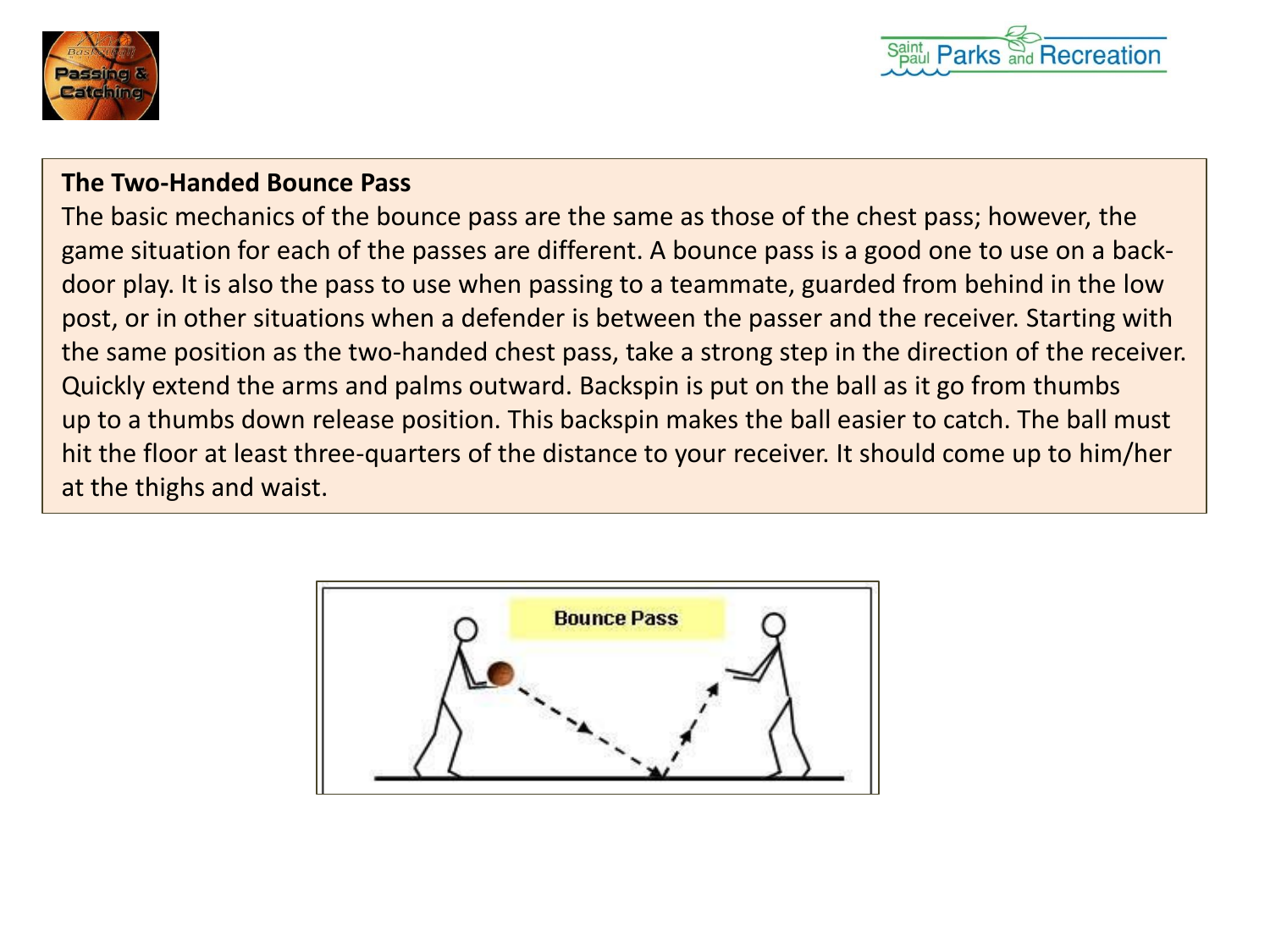



### **The Two-Handed Overhead Pass**

The overhead pass is commonly used for moving the ball around the perimeter, as a skip pass, a pass into the post area, and as an outlet pass. When they make this pass, always aim the ball a little over the head of the receiver. To make an overhead pass, hold the ball over the head and slightly back of the center of the head. Don't hold the ball BEHIND the head. This wastes movement and time. Fingers should be spread firmly around the ball, thumbs a couple of inches apart at the bottom of the ball. This pass gets its power from the flick of the wrists and fingers. As the passer steps toward the receiver, snap the wrists and rotate both arms and palms outward. Hands should end with the fingers pointing upward.

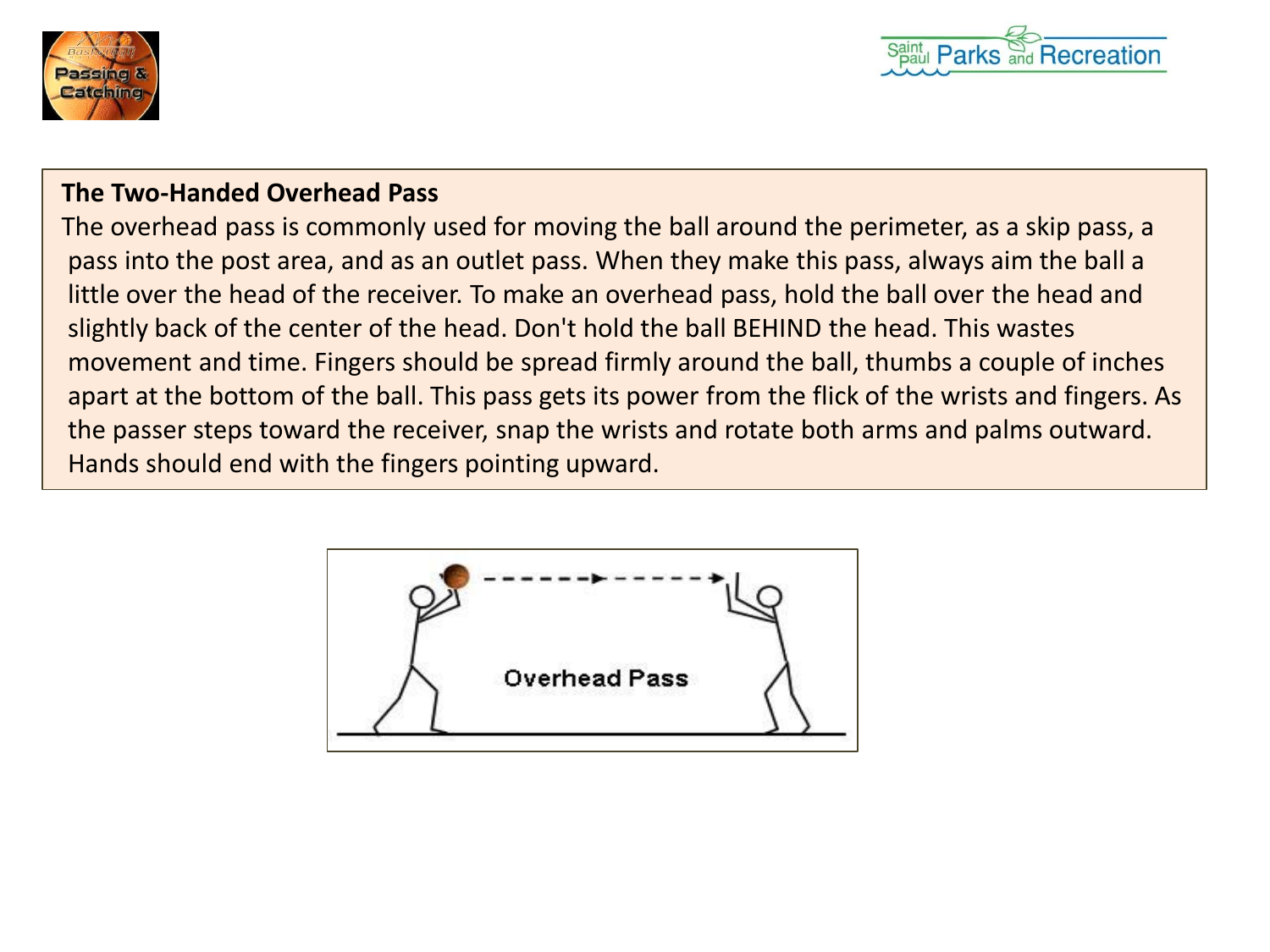



#### **The Lateral Pass**

The starting position is the same as the two-handed chest pass. With the defender standing in front of the passer, the passer steps across his/her body with the foot opposite the ball. This protects the ball. Bring the ball to their side and extend arms. Quickly cock the outside wrist, drop the helper hand, and snap the ball to the receiver. A variation of this pass is the lateral bounce pass made with one or both hands. If this pass is used, the ball must be bounced to a spot, at least, three-quarters of the distance to the receiver.

### **The Push Pass**

The push pass is a quick pass made with one hand. The pass originates near the ear and relies on the elbow being bent for its power. It can either be a straight or a lob pass. This depends upon the defensive alignment.

## **The Behind-The-Back Pass**

This pass used to be considered a "show-off" pass; however, it now has become a normal offensive weapon. Still, it MUST NOT be abused. To make the pass, hold the ball with two hands. As the ball is brought back around the hip, the helping hand drops off. The passing hand is on the side of the ball and must thrust the ball behind the back. The movement ends with the passing hand near the opposite hip, with the fingers pointing in the direction of the pass.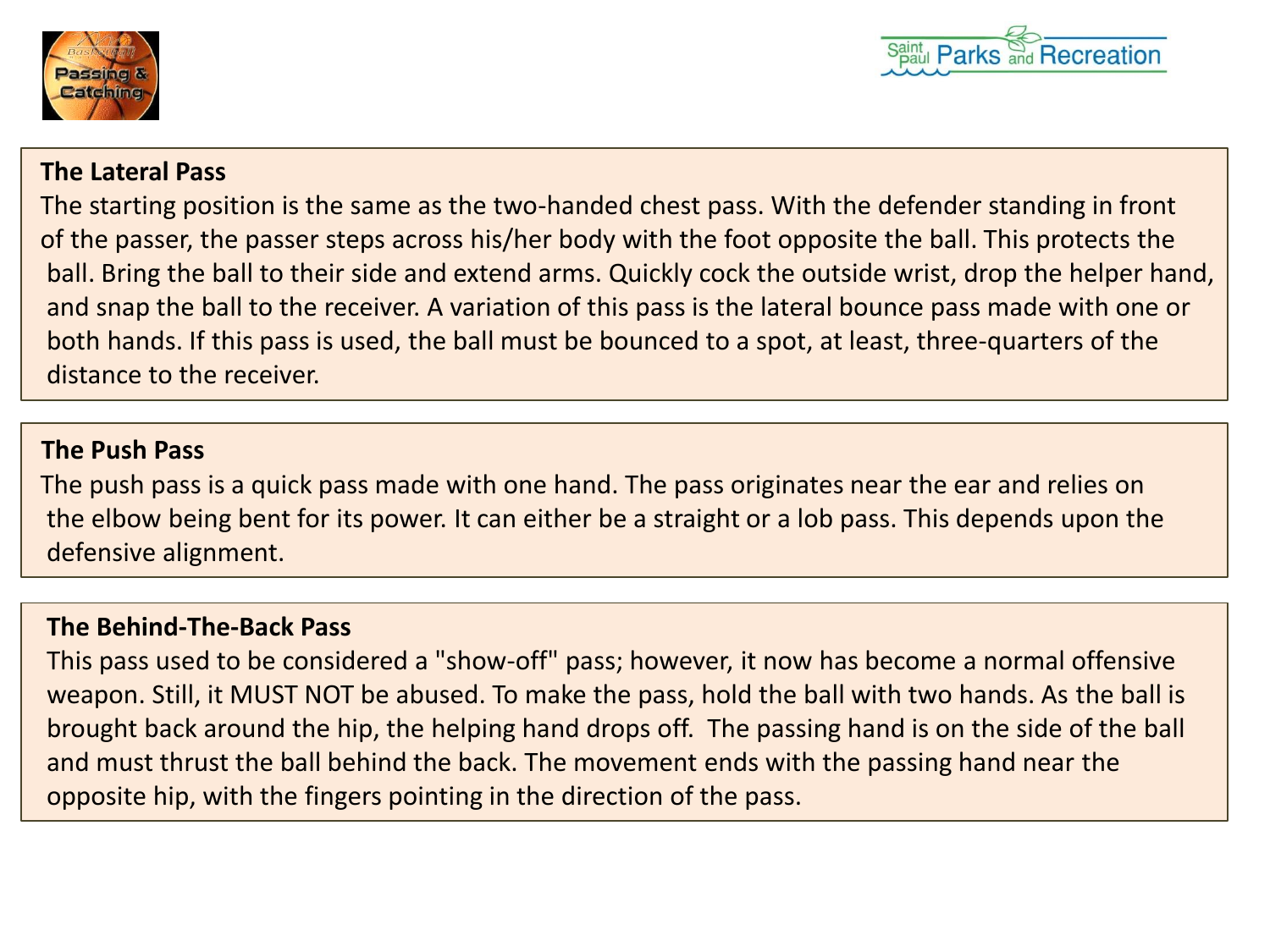



### **The Baseball Pass**

This is a long-distance pass, usually thrown more than half- court. Generally, one baseball pass to a player headed down-court ahead of anyone else, is all that's needed for a quick two points. To make the baseball pass, keep both hands on the ball as long as possible. This gives better control and will help enable to stop the pass at the last moment, if needed. Plant back foot and bring the ball back above the shoulder and near the ear on the throwing side. The arm must be bent at a 45-degree angle. The upper arm should be parallel to the floor. This position will enable the passer to throw a quick, straight, and hard pass. Step toward the direction of the intended pass with the foot opposite the throwing arm. Make an overhead throw, snapping the wrist, and follow through with the arm fully extended. Remember to put a backward rotation on the ball to make it go straight.

## **The Hand-Off Pass**

This is a pass that doesn't require an extension of the arm. It is used to give the ball to a teammate who is either cutting or circling behind the passer. Have one arm up and the ball laying on the palm of the other hand. Simply toss or flip it to the receiver. Another variation of this is to turn the body toward the receiver, or else, make a complete turn, face the receiver and give him/her the ball.

#### **The Hook Pass**

When closely guarded, hold the ball at shoulder level, elbows flared outward to protect the ball. Start to lift the ball up with two hands, with the wrist of the outside hand flexed. Drop the helping hand to face level. Extend your passing arm over your head with the ball. When you have stretched this arm out completely, flick the ball by snapping your wrist forward.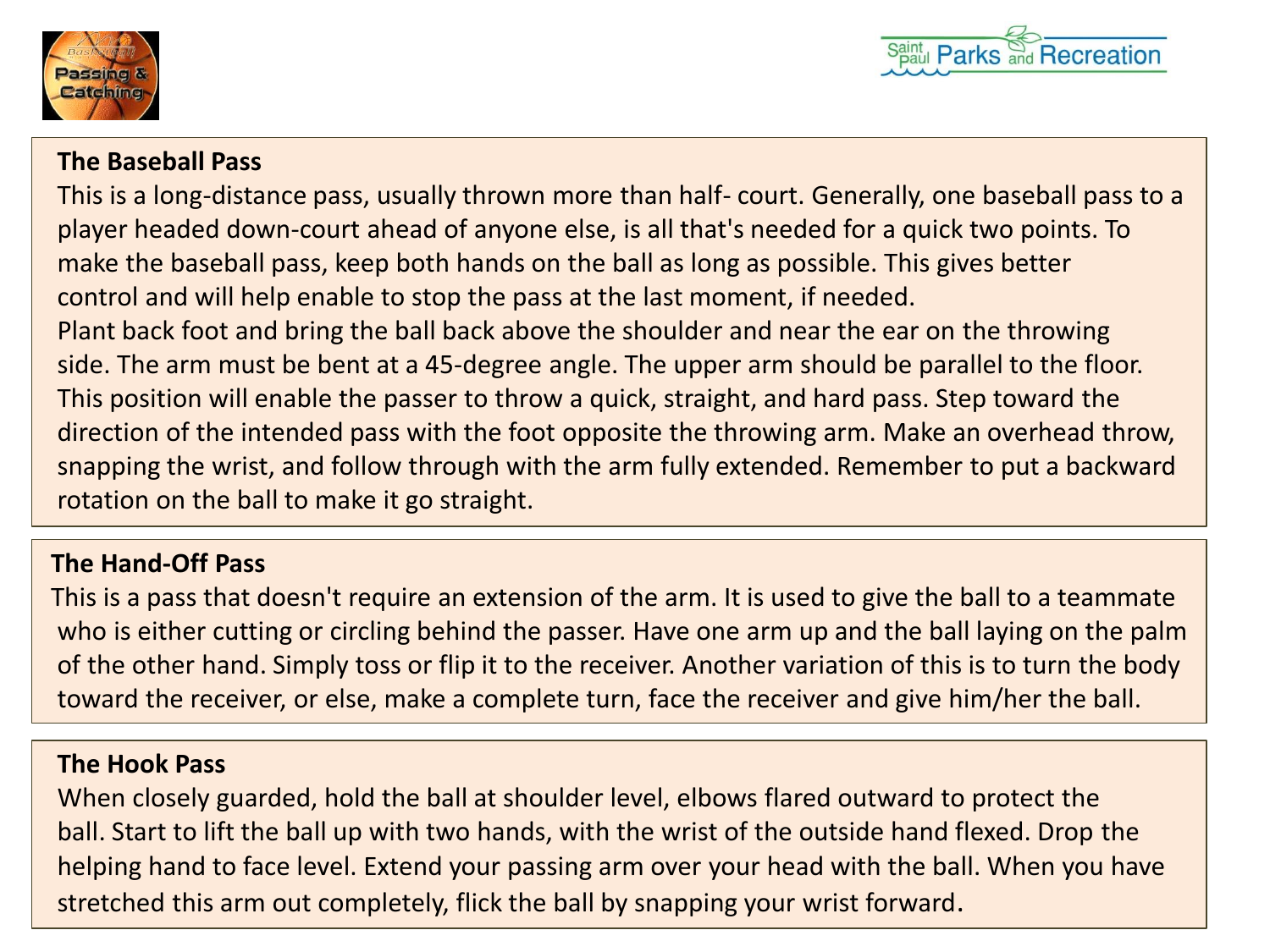



## **The Off-The-Dribble Pass**

This is becoming a pass that is popping up at all levels of basketball. To make this pass work, on the last dribble, move the dribbling hand to the top quarter of the ball. Combine a lateral movement of the hand and arm, and push the ball forward with a snap of the wrist toward the receiver. This pass is quick and deceptive. It will usually catch the defensive man by surprise.

# **Passing Drills**

Passing, like shooting, requires constant practice. If you will regularly work on the fundamentals of passing, your team's passing mechanics will improve. However, it's only through team practice sessions and games, with coaches watching, that your players will really learn WHEN to pass and HOW to get the pass over, under, or through the defender. Such situations will develop and sharpen passing skills the most, turning passing mechanics into valuable oncourt skills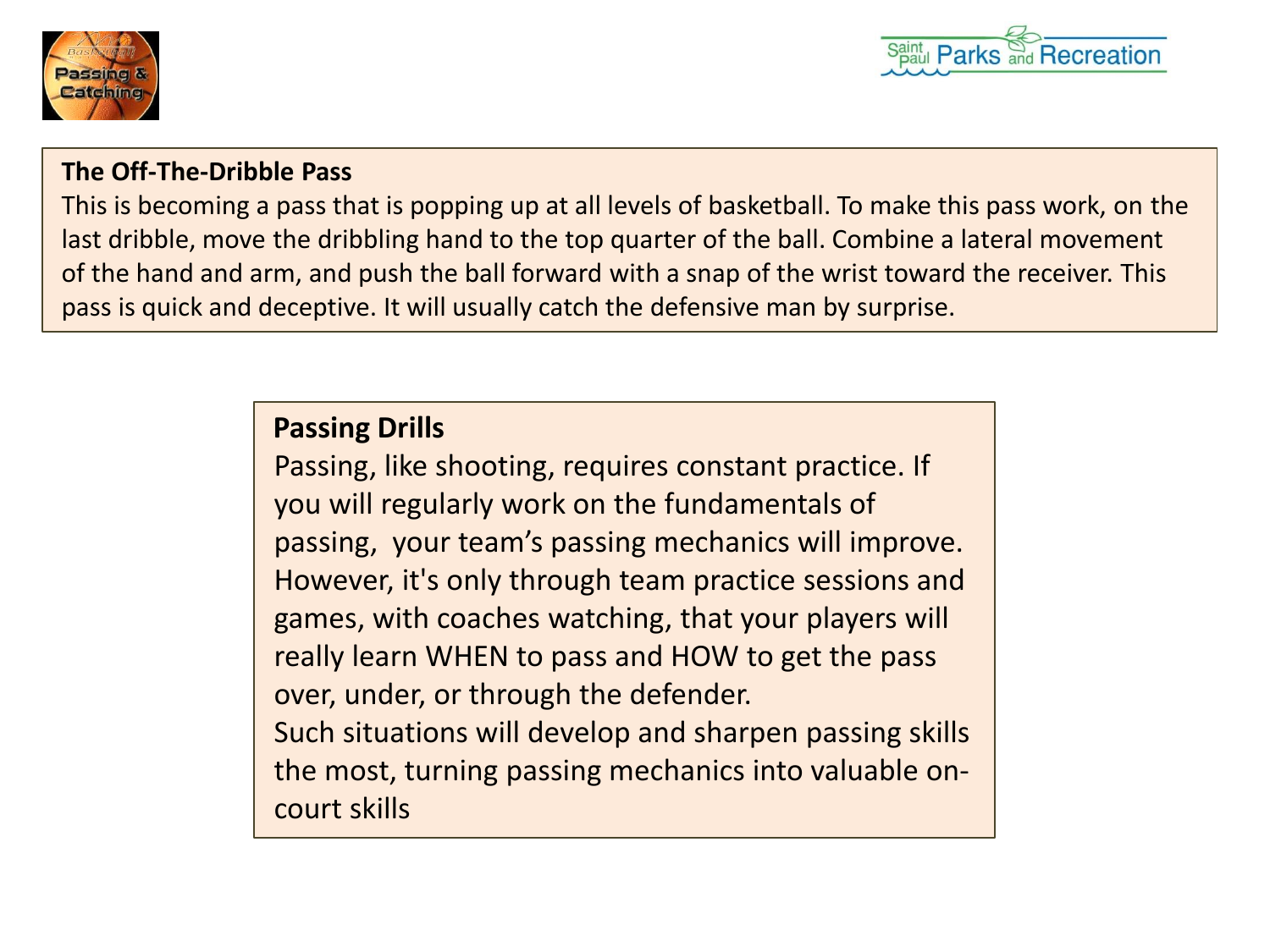



## **Notes / Teaching Points:**

**1.** Stress to the players that all passes should be "strong" and "accurate." No "soft" passes allowed.

**2.** Passers should always find a target to pass to before passing (which is usually the receiver's hands).

**3.** When getting ready to catch a pass, players should "look" the ball into their hands, and never lose eye contact with the ball. Coaches should demonstrate how the ball could hit a player in the nose or face when the player that is attempting to catch a pass takes their eye off the ball.

**4.** Coaches should always ensure that the players are practicing the correct techniques / mechanics and not forming bad habits that will be hard to break later.

**5.** Keep the passing drills interesting and fun! It's always better when the players come to practices excited about the drills you are running. **There are tons of passing drills available, but the one that helps the younger players the most is the "Weave" drill.** It helps with catching, passing, coordination, accuracy, and coordination (plus it is a lot of fun for the players).